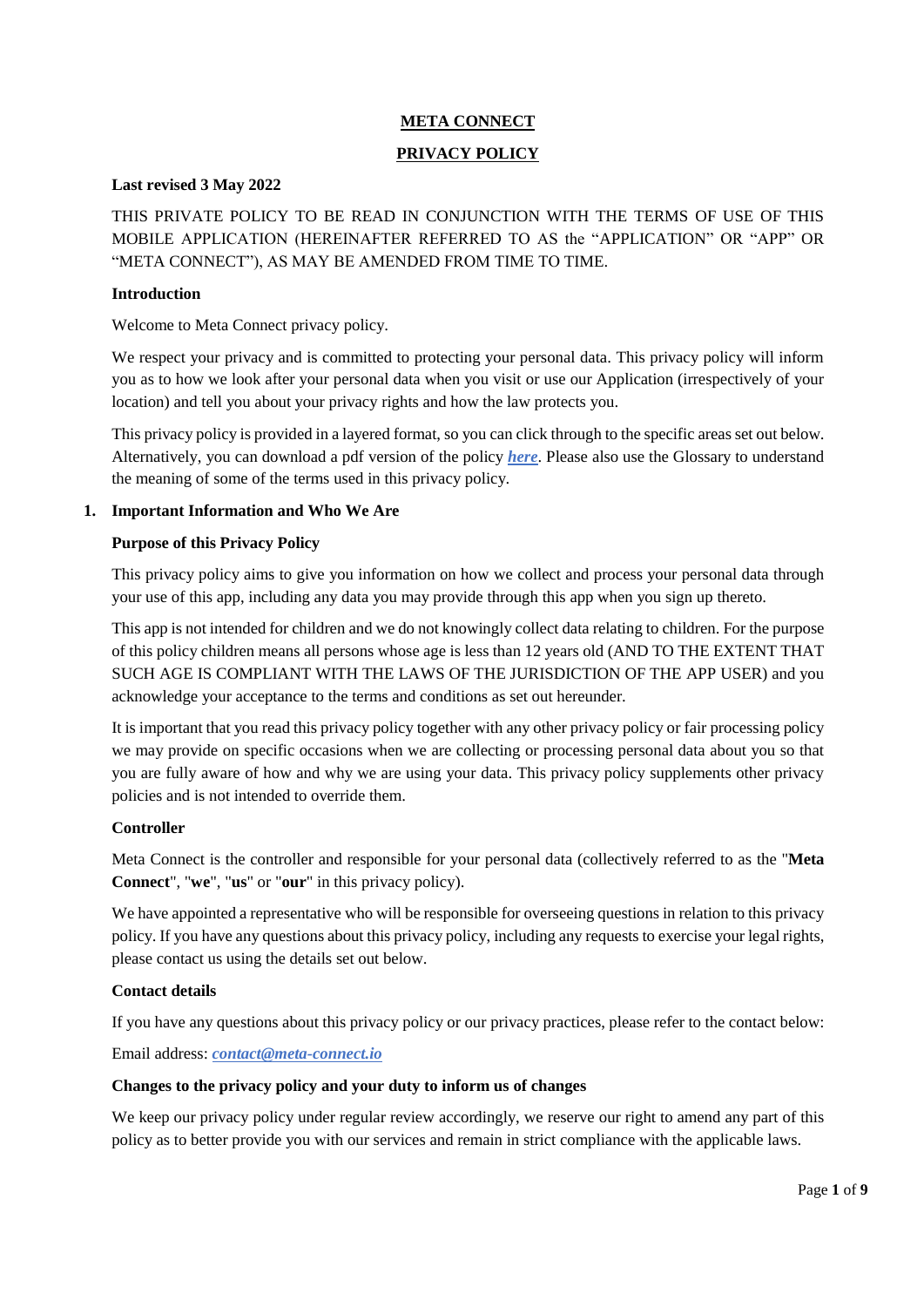It is important that the personal data we hold about you is accurate and current. Please keep us informed if your personal data changes during your relationship with us.

## **Third-party links**

This app may include links to third-party websites/apps, plug-ins and applications. Clicking on those links or enabling those connections may allow third parties to collect or share data about you. We do not control these third-party websites/apps and are not responsible for their privacy statements. When you leave our app, we encourage you to read the privacy policy and/or terms and conditions of every website/app you visit.

### **2. The data we collect about you**

Personal data, or personal information, means any information about an individual from which that person can be identified. It does not include data where the identity has been removed (anonymous data).

We may collect, use, store and transfer different kinds of personal data about you which we have grouped together as follows:

- **Identity Data** includes first name, maiden name, last name, username or similar identifier, marital status, title, date of birth and gender.
- **Contact Data** includes billing address, delivery address, email address and telephone numbers.
- **Financial Data** includes bank account and payment card details.
- **Transaction Data** includes details about payments to and from you and other details of products and services you have purchased from us.
- **Technical Data** includes internet protocol (IP) address, your login data, browser type and version, time zone setting and location, browser plug-in types and versions, operating system and platform, and other technology on the devices you use to access this app.
- **Profile Data** includes your username and password, and your activities on our app, your interests, preferences, feedback and survey responses.
- **Usage Data** includes information about how you use our app, products and services.
- **Marketing and Communications Data** includes your preferences in receiving marketing from us and our third parties and your communication preferences.

We also collect, use and share **Aggregated Data** such as statistical or demographic data for any purpose. Aggregated Data could be derived from your personal data but is not considered personal data in law as this data will **not** directly or indirectly reveal your identity. For example, we may aggregate your Usage Data to calculate the percentage of users accessing a specific website/app feature. However, if we combine or connect Aggregated Data with your personal data so that it can directly or indirectly identify you, we treat the combined data as personal data which will be used in accordance with this privacy policy.

We do not collect any **Special Categories of Personal Data** about you (this includes details about your race or ethnicity, religious or philosophical beliefs, sex life, sexual orientation, political opinions, trade union membership, information about your health, and genetic and biometric data). Nor do we collect any information about criminal convictions and offences.

#### **If you fail to provide personal data**

Where we need to collect personal data by law, or under the terms of a contract we have with you, and you fail to provide that data when requested, we may not be able to perform the contract we have or are trying to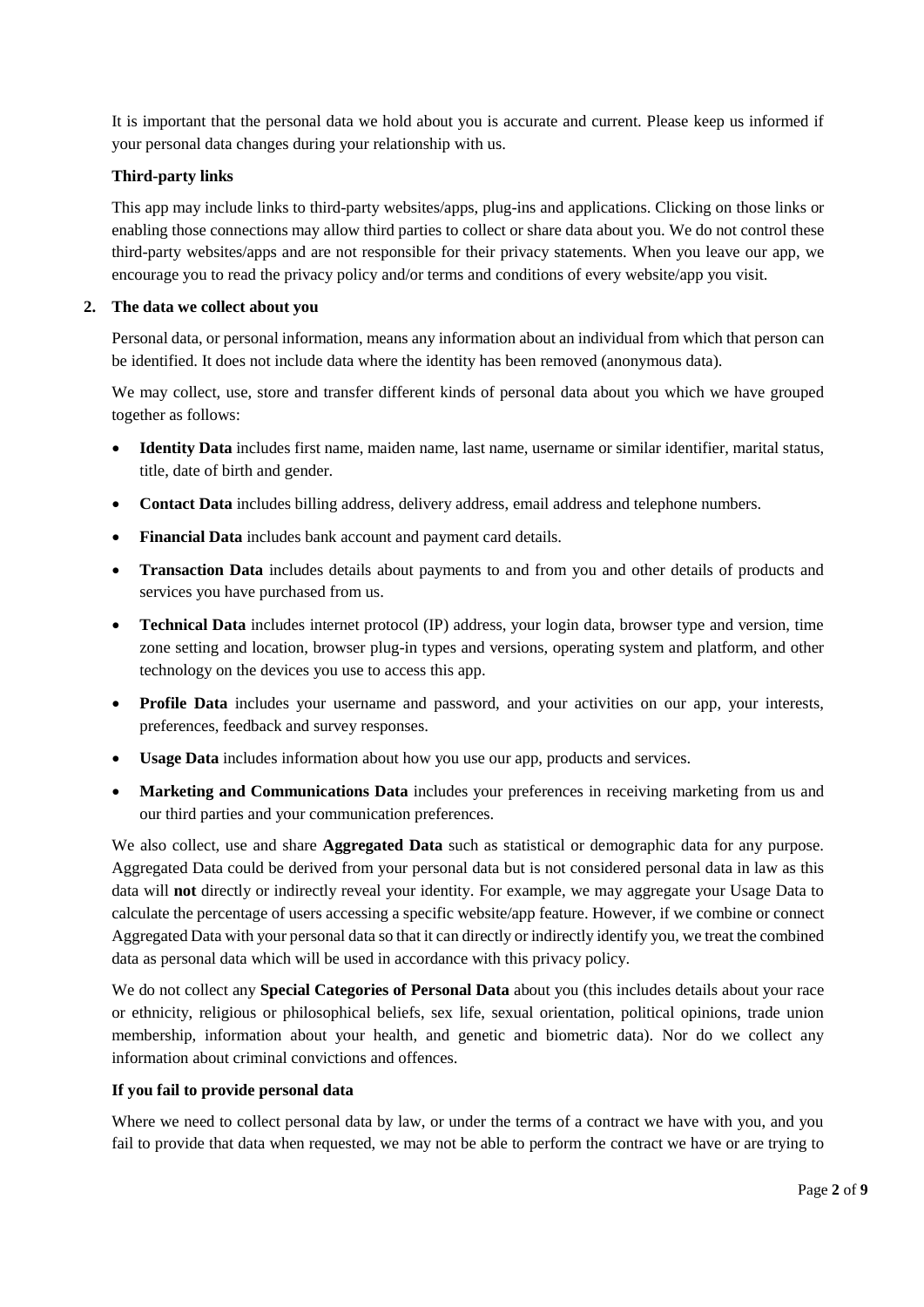enter into with you (for example, to provide you with goods or services). In this case, we may have to cancel a product or service you have with us but we will notify you if this is the case at the time.

### **3. How is your personal data collected?**

We use different methods to collect data from and about you, including, through:

- **Direct interactions.** You may give us your Identity, Contact and Financial Data by filling in electronic forms or by corresponding with us by post, phone, email or otherwise. This includes personal data you provide when you:
	- create an account on our app;
	- subscribe to our service or publications;
	- request marketing to be sent to you;
	- enter a competition, promotion or survey; or
	- give us feedback or contact us.
- **Automated technologies or interactions.** As you interact with our app, we will automatically collect Technical Data about your equipment, browsing actions and patterns. We collect this personal data by using cookies and other similar technologies. We may also receive Technical Data about you if you visit other websites employing our cookies. Please refer to the relevant section tackling the Cookies in our terms and conditions below for further details.
- **Third parties or publicly available sources.** We will receive personal data about you from various third parties and public sources as set out below:
- Technical Data from the following parties:
	- (a) analytics providers;
	- (b) advertising networks; and
	- (c) search information providers.
- Contact, Financial and Transaction Data from providers of technical, payment and delivery services.

### **4. How we use your personal data**

We will only use your personal data when the law allows us to. Most commonly, we will use your personal data in the following circumstances:

- Where we need to perform our obligations as set out in the contract we are about to enter into or have entered into with you.
- Where it is necessary for our legitimate interests (or those of a third party) and your interests and fundamental rights do not override those interests.
- Where we need to comply with a legal obligation.

Please refer to legal basis term set out in the Glossary as to have a better understanding to the contemplated matter.

Generally, we do not rely on consent as a legal basis for processing your personal data although we will get your consent before sending third party direct marketing communications to you via email or text message. You have the right to withdraw consent to marketing at any time by contacting us.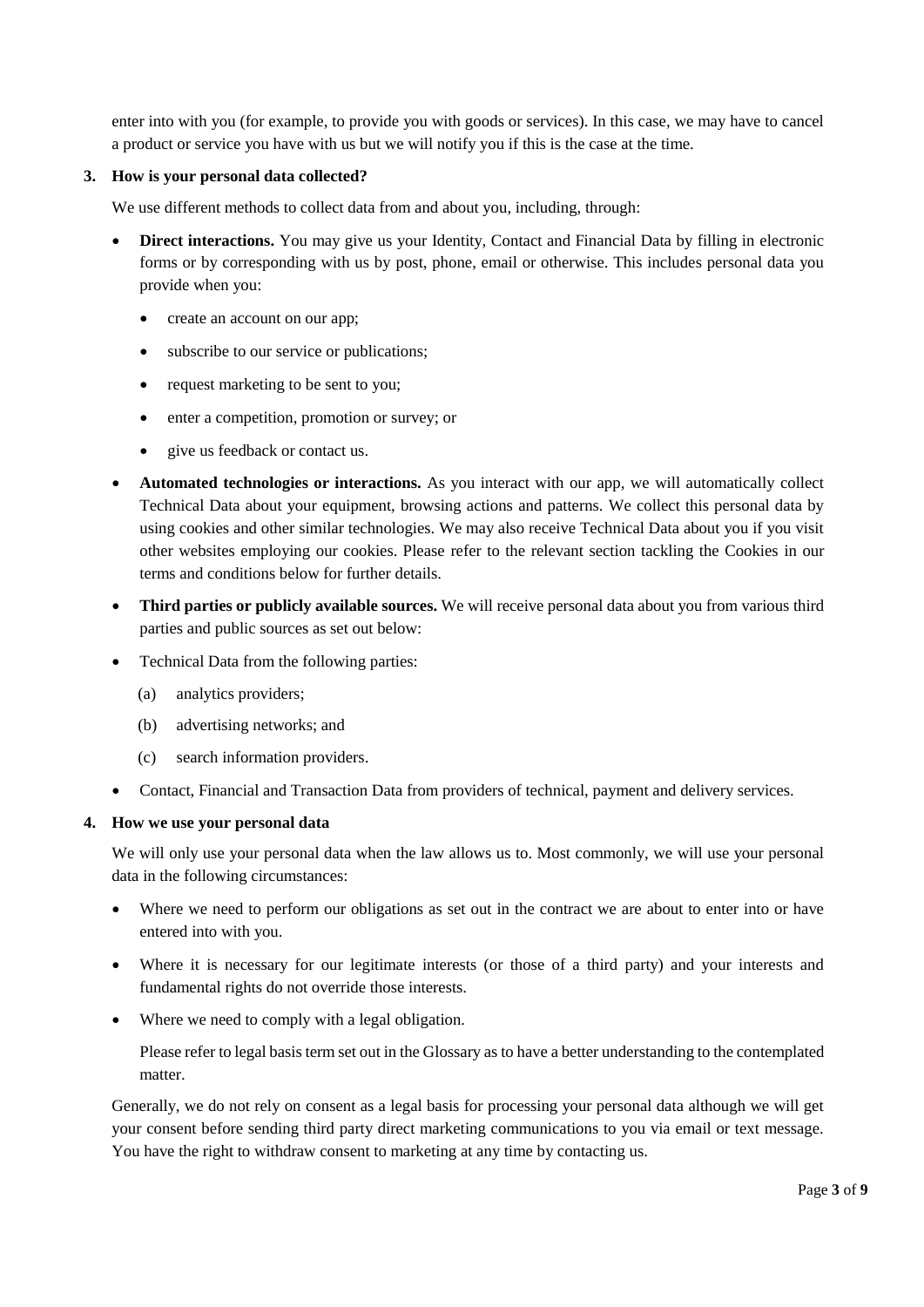# **Purposes for which we will use your personal data**

We have set out below, in a table format, a description of all the ways we plan to use your personal data, and which of the legal bases we rely on to do so. We have also identified what our legitimate interests are where appropriate.

Note that we may process your personal data for more than one lawful ground depending on the specific purpose for which we are using your data. Please contact us if you need details about the specific legal ground we are relying on to process your personal data where more than one ground has been set out in the table below.

| <b>Purpose/Activity</b>                                                                                                                                                   | <b>Type of data</b>                                                                                                          | Lawful basis for processing<br>including basis of legitimate<br>interest                                                                                                                                             |
|---------------------------------------------------------------------------------------------------------------------------------------------------------------------------|------------------------------------------------------------------------------------------------------------------------------|----------------------------------------------------------------------------------------------------------------------------------------------------------------------------------------------------------------------|
| To register you as a new user                                                                                                                                             | (a) Identity<br>(b) Contact                                                                                                  | Performance of a contract with<br>you                                                                                                                                                                                |
| To process and deliver your<br>order including:<br>(a) Manage payments, fees<br>and charges<br>(b) Collect and recover money<br>owed to us.<br>To manage our relationship | (a) Identity<br>(b) Contact<br>(c) Financial<br>(d) Transaction<br>Marketing<br>(e)<br>and<br>Communications<br>(a) Identity | (a) Performance of a contract<br>with you<br>(b) Necessary for our legitimate<br>interests (to recover debts due to<br>$\text{us})$<br>(a) Performance of a contract                                                 |
| with you which will include:<br>(a) Notifying you about<br>changes to our terms or<br>privacy policy<br>(b) Asking you to leave a<br>review or take a survey              | (b) Contact<br>(c) Profile<br>(d)<br>Marketing<br>and<br>Communications                                                      | with you<br>(b) Necessary to comply with a<br>legal obligation<br>(c) Necessary for our legitimate<br>interests (to keep our records<br>updated and to study<br>how<br>customers<br>use<br>our<br>products/services) |
| To enable you to partake in a<br>prize draw, competition or<br>complete a survey.                                                                                         | (a) Identity<br>(b) Contact<br>(c) Profile<br>(d) Usage<br>(e) Marketing<br>and<br>Communications                            | (a) Performance of a contract<br>with you<br>(b) Necessary for our legitimate<br>interests (to study how customers<br>use our products/services, to<br>develop them and grow our<br>business).                       |
| To administer and protect our<br>and<br>this<br>business<br>app<br>(including<br>troubleshooting,<br>data analysis, testing, system                                       | (a) Identity<br>(b) Contact<br>(c) Technical                                                                                 | (a) Necessary for our legitimate<br>(for running)<br>interests<br>our<br>provision<br>business.<br>of<br>administration and IT services,<br>network security, to prevent                                             |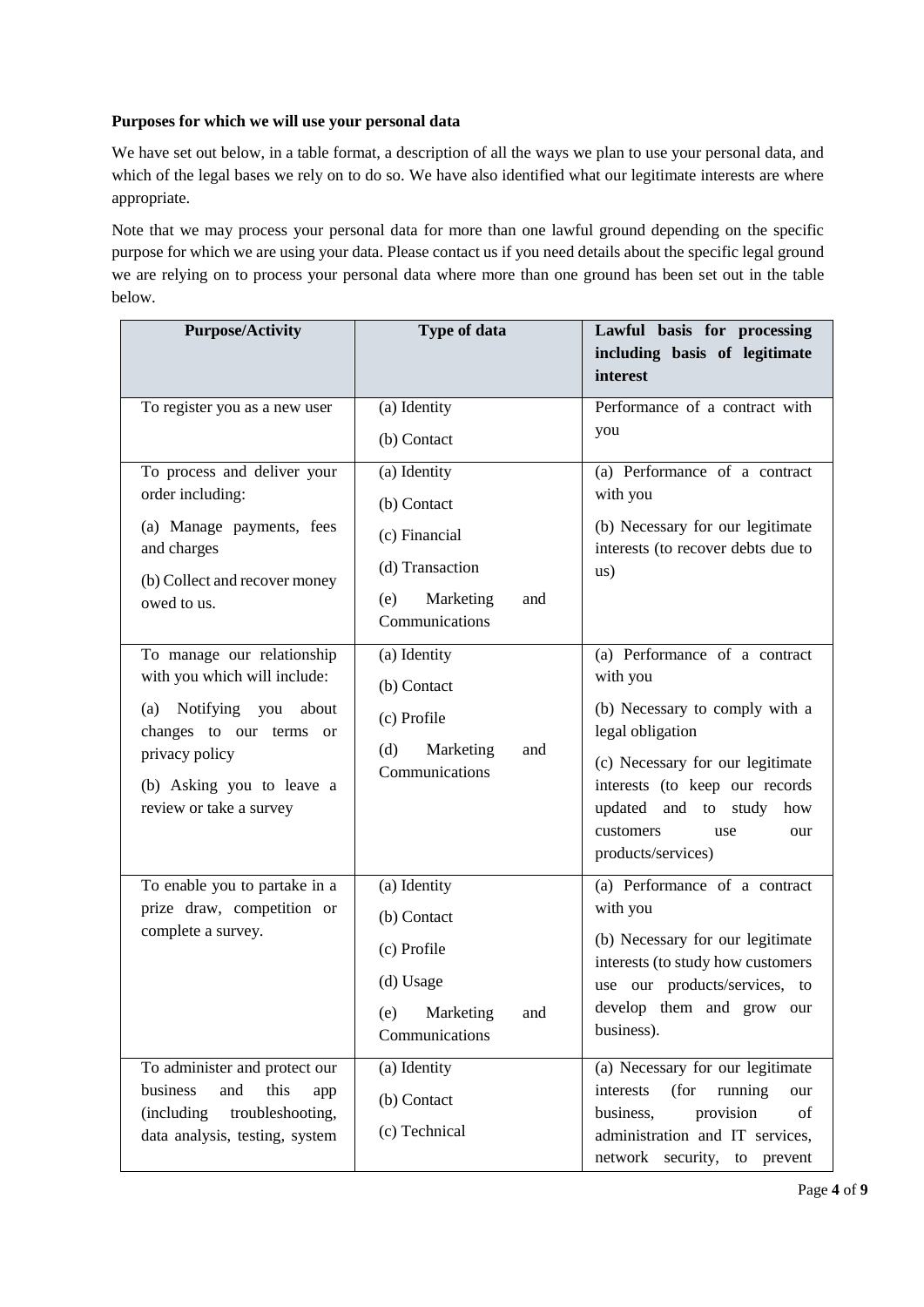| maintenance,<br>support,<br>reporting and hosting of data)                                                                                                                            |                                                                                                                       | fraud and in the context of a<br>business reorganization or group<br>restructuring exercise).<br>(b) Necessary to comply with a<br>legal obligation.                                                                      |
|---------------------------------------------------------------------------------------------------------------------------------------------------------------------------------------|-----------------------------------------------------------------------------------------------------------------------|---------------------------------------------------------------------------------------------------------------------------------------------------------------------------------------------------------------------------|
| deliver<br>relevant<br>To<br>app<br>content and advertisements to<br>and<br>you<br>measure<br><sub>or</sub><br>understand the effectiveness<br>of the advertising we serve to<br>you. | (a) Identity<br>(b) Contact<br>(c) Profile<br>(d) Usage<br>Marketing<br>and<br>(e)<br>Communications<br>(f) Technical | Necessary for our legitimate<br>interests (to study how customers<br>use our products/services, to<br>develop them, to grow our<br>business and to inform our<br>marketing strategy).                                     |
| To use data analytics to<br>improve<br>our<br>app,<br>products/services, marketing,<br>customer relationships and<br>experiences                                                      | (a) Technical<br>(b) Usage                                                                                            | Necessary for our legitimate<br>interests (to define types of<br>customers for our products and<br>services, to keep our app updated<br>and relevant, to develop our<br>business and to inform our<br>marketing strategy) |
| To make suggestions<br>and<br>recommendations<br>to<br>you<br>about goods or services that<br>may be of interest to you                                                               | (a) Identity<br>(b) Contact<br>(c) Technical<br>(d) Usage<br>(e) Profile                                              | Necessary for our legitimate<br>interests<br>$($ to<br>develop<br>our<br>products/services and grow our<br>business)                                                                                                      |
|                                                                                                                                                                                       | (f)<br>Marketing<br>and<br>Communications                                                                             |                                                                                                                                                                                                                           |

## **Marketing**

We strive to provide you with choices regarding certain personal data uses, particularly around marketing and advertising.

## **Promotional offers from us**

We may use your Identity, Contact, Technical, Usage and Profile Data to form a view on what we think you may want or need, or what may be of interest to you. This is how we decide which products, services and offers may be relevant for you (we call this marketing).

You will receive marketing communications from us if you have requested information from us or purchased services from us and you have not opted out of receiving that marketing.

# **Third-party marketing**

We will get your express opt-in consent before we share your personal data with any third party for marketing purposes.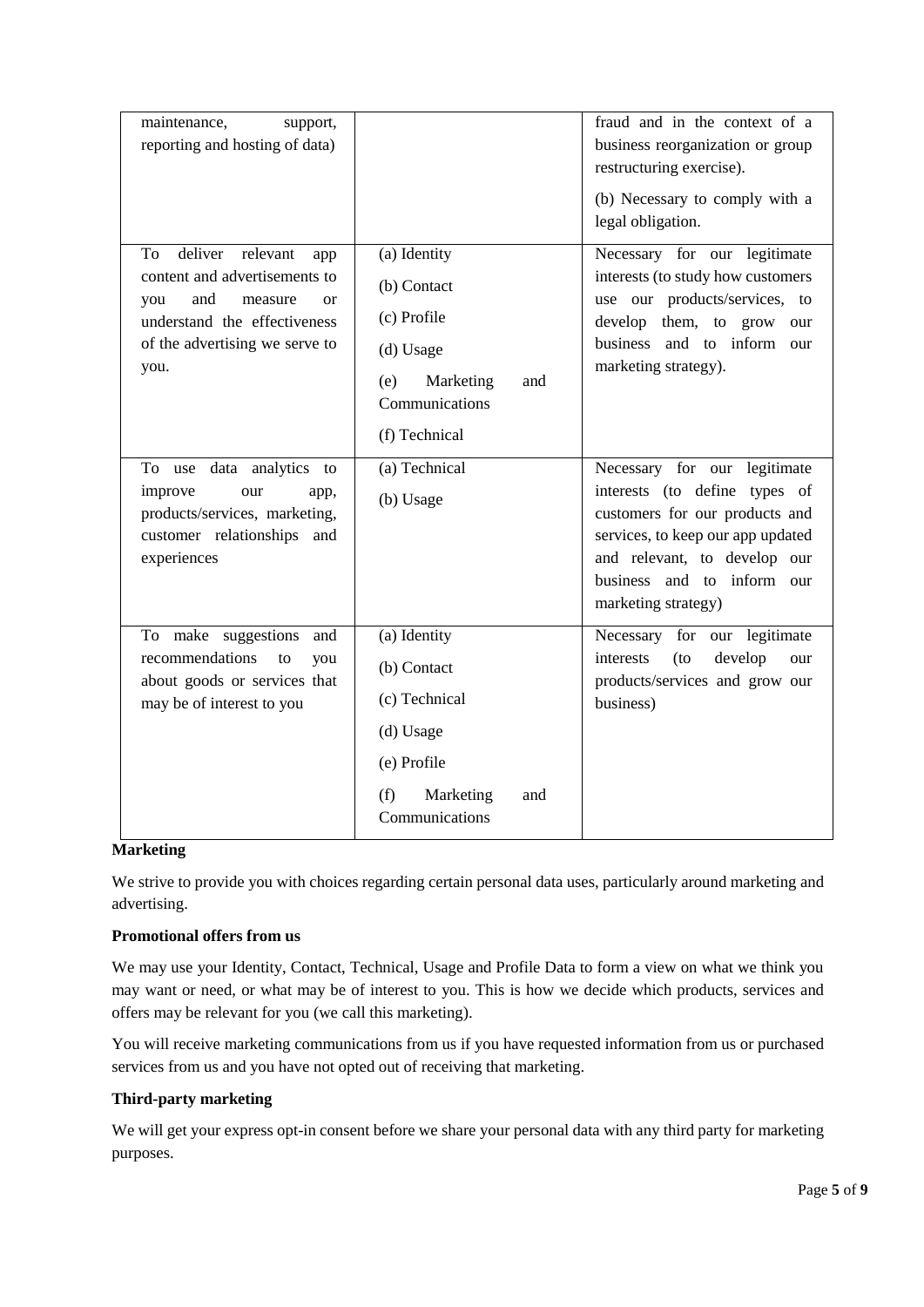# **Opting out**

You can ask us or third parties to stop sending you marketing messages at any time by unchecking relevant boxes to adjust your marketing preferences or by contacting us at any time.

Where you opt out of receiving these marketing messages, this will not apply to personal data provided to us as a result of service purchase, warranty registration, product/service experience or other transactions.

### **Cookies**

You can set your browser to refuse all or some browser cookies, or to alert you when websites set or access cookies. If you disable or refuse cookies, please note that some parts of this app may become inaccessible or not function properly.

### **Change of purpose**

We will only use your personal data for the purposes for which we collected it, unless we reasonably consider that we need to use it for another reason and that reason is compatible with the original purpose. If you wish to get an explanation as to how the processing for the new purpose is compatible with the original purpose, please contact us.

If we need to use your personal data for an unrelated purpose, we will notify you and we will explain the legal basis which allows us to do so (if any). Otherwise, we will not use your personal data for unrelated purposes without your prior written approval.

Please note that we may process your personal data without your knowledge or consent, in compliance with the above rules, where this is required or permitted by law.

### **5. Disclosures of your personal data**

We may share your personal data with the parties set out below for the purposes set out in the table [*Purposes for which we will use your personal data*] above.

- Third Parties as set out in the *Glossary*.
- Third parties to whom we may choose to sell, transfer or merge parts of our business or our assets. Alternatively, we may seek to acquire other businesses or merge with them. If a change happens to our business, then the new owners may use your personal data in the same way as set out in this privacy policy.

We require all third parties to respect the security of your personal data and to treat it in accordance with the law. We do not allow our third-party service providers to use your personal data for their own purposes and only permit them to process your personal data for specified purposes and in accordance with our instructions.

#### **6. Data security**

We have put in place appropriate security measures to prevent your personal data from being accidentally lost, used or accessed in an unauthorized way, altered or disclosed. In addition, we limit access to your personal data to those employees, agents, contractors and other third parties who have a business need to know. They will only process your personal data on our instructions, and they are subject to a duty of confidentiality.

We have put in place procedures to deal with any suspected personal data breach and will notify you and any applicable regulator of a breach where we are legally required to do so.

## **7. Data retention**

## **How long will you use my personal data for?**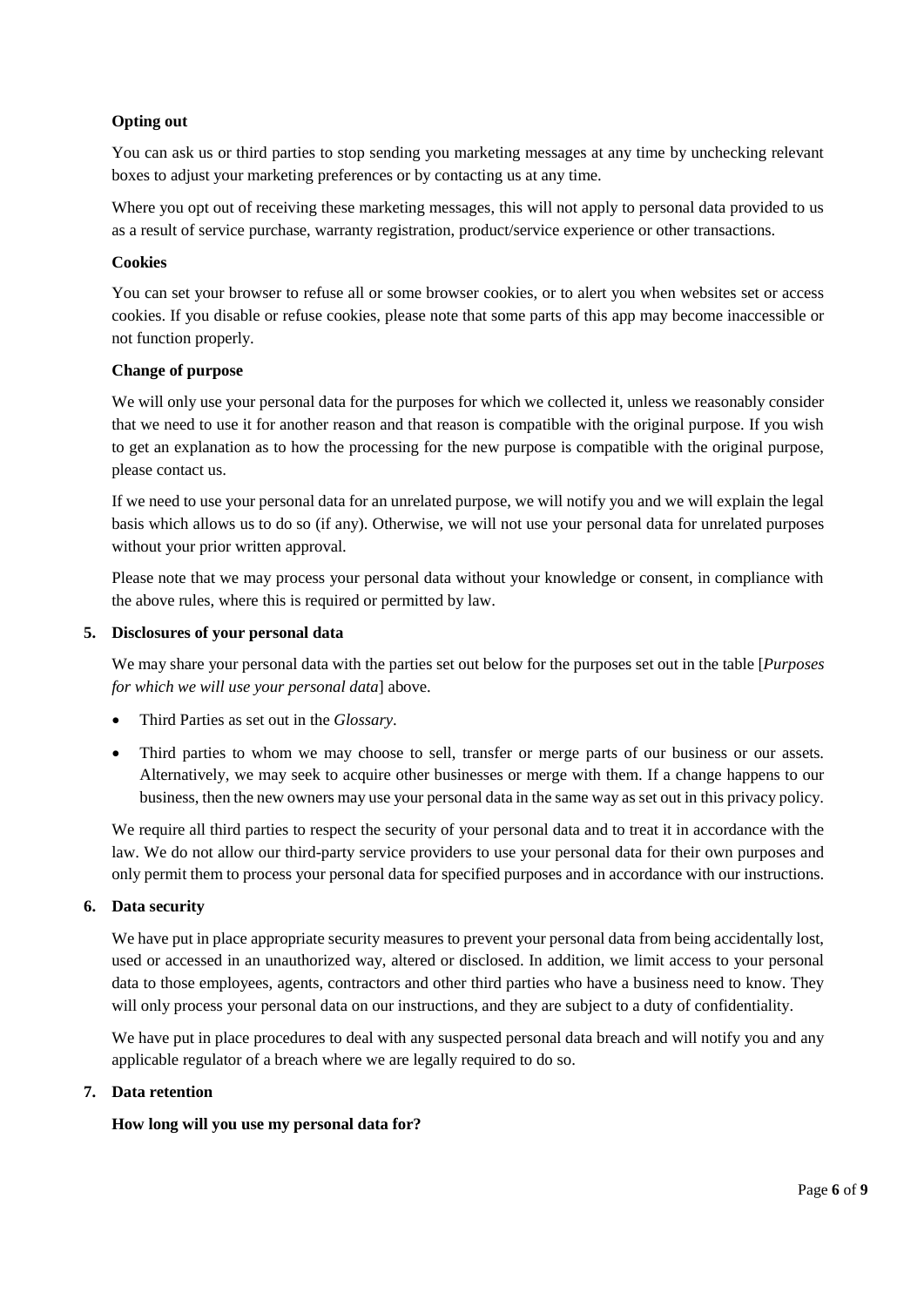We will only retain your personal data for as long as reasonably necessary to fulfil the purposes we collected it for, including for the purposes of satisfying any legal, regulatory, tax, accounting or reporting requirements. We may retain your personal data for a longer period in the event of a complaint or if we reasonably believe there is a prospect of litigation in respect to our relationship with you.

To determine the appropriate retention period for personal data, we consider the amount, nature and sensitivity of the personal data, the potential risk of harm from unauthorized use or disclosure of your personal data, the purposes for which we process your personal data and whether we can achieve those purposes through other means, and the applicable legal, regulatory, tax, accounting or other requirements.

We have to keep basic information about our customers/users (including Contact, Identity, Financial and Transaction Data) for  $[\text{five}]$  years after they cease being customers for tax purposes.

In some circumstances you can ask us to delete your data: see [*your legal rights*] below for further information.

In some circumstances we will anonymize your personal data (so that it can no longer be associated with you) for research or statistical purposes, in which case we may use this information indefinitely without further notice to you.

### **8. Your legal rights**

Under certain circumstances, you have rights under data protection laws in relation to your personal data. For instance::

- Request access to your personal data.
- Request correction of your personal data.
- Request erasure of your personal data.
- Object to processing of your personal data.
- Request restriction of processing your personal data.
- Request transfer of your personal data.
- Right to withdraw consent.

If you wish to exercise any of the rights set out above, please contact us.

#### **No fee usually required**

You will not have to pay a fee to access your personal data (or to exercise any of the other rights). However, we may charge a reasonable fee if your request is clearly unfounded, repetitive or excessive. Alternatively, we could refuse to comply with your request in these circumstances.

#### **What we may need from you**

We may need to request specific information from you to help us confirm your identity and ensure your right to access your personal data (or to exercise any of your other rights). This is a security measure to ensure that personal data is not disclosed to any person who has no right to receive it. We may also contact you to ask you for further information in relation to your request to speed up our response.

#### **Time limit to respond**

We try to respond to all legitimate requests within one month. Occasionally it could take us longer than a month if your request is particularly complex or you have made a number of requests. In this case, we will notify you and keep you updated.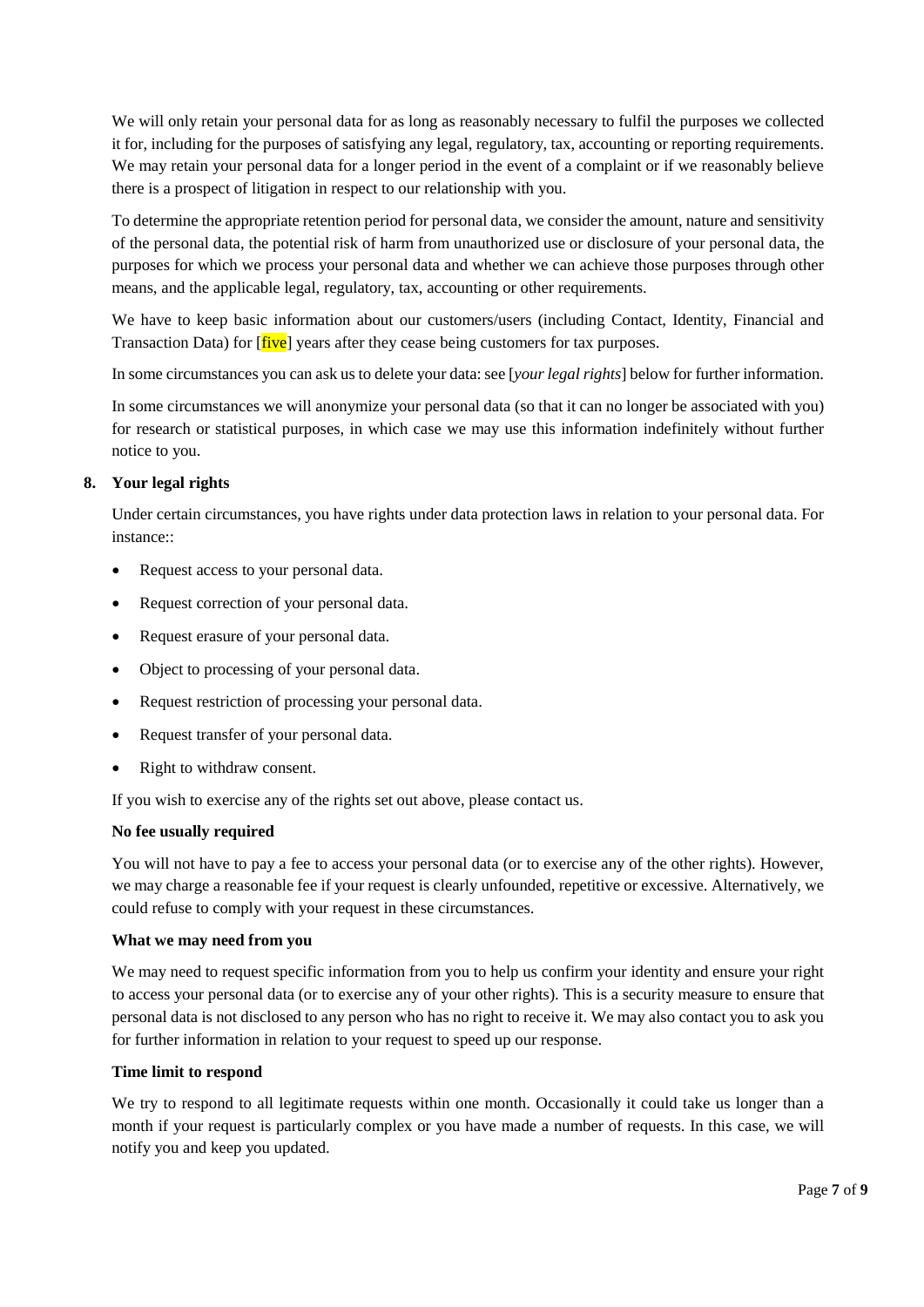# **9. Glossary**

# **LAWFUL BASIS**

**Legitimate Interest** means the interest of our business in conducting and managing our business to enable us to give you the best service/product and the best and most secure experience. We make sure we consider and balance any potential impact on you (both positive and negative) and your rights before we process your personal data for our legitimate interests. We do not use your personal data for activities where our interests are overridden by the impact on you (unless we have your consent or are otherwise required or permitted to by law). You can obtain further information about how we assess our legitimate interests against any potential impact on you in respect of specific activities by contacting us.

**Performance of Contract** means processing your data where it is necessary for the performance of a contract to which you are a party or to take steps at your request before entering into such a contract.

**Comply with a legal obligation** means processing your personal data where it is necessary for compliance with a legal obligation that we are subject to.

### **THIRD PARTIES**

- Service providers acting as processors based in EU or the Middle East who provide IT and system administration services.
- Professional advisers acting on our behalf including lawyers, bankers, auditors and insurers who provide consultancy, banking, legal, insurance and accounting services to us.
- UAE Tax Authority and other authorities based in the UAE who require reporting of processing activities in certain circumstances.

## **YOUR LEGAL RIGHTS**

You have the right to:

**Request access** to your personal data (commonly known as a "data subject access request"). This enables you to receive a copy of the personal data we hold about you and to check that we are lawfully processing it.

**Request correction** of the personal data that we hold about you. This enables you to have any incomplete or inaccurate data we hold about you corrected, though we may need to verify the accuracy of the new data you provide to us.

**Request erasure** of your personal data. This enables you to ask us to delete or remove personal data where there is no good reason for us continuing to process it. You also have the right to ask us to delete or remove your personal data where you have successfully exercised your right to object to processing (see below), where we may have processed your information unlawfully or where we are required to erase your personal data to comply with local law. Note, however, that we may not always be able to comply with your request of erasure for specific legal reasons which will be notified to you, if applicable, at the time of your request.

**Object to processing** of your personal data where we are relying on a legitimate interest (or those of a third party) and there is something about your particular situation which makes you want to object to processing on this ground as you feel it impacts on your fundamental rights and freedoms. You also have the right to object where we are processing your personal data for direct marketing purposes. In some cases, we may demonstrate that we have compelling legitimate grounds to process your information which override your rights and freedoms.

**Request restriction of processing** of your personal data. This enables you to ask us to suspend the processing of your personal data in the following scenarios: